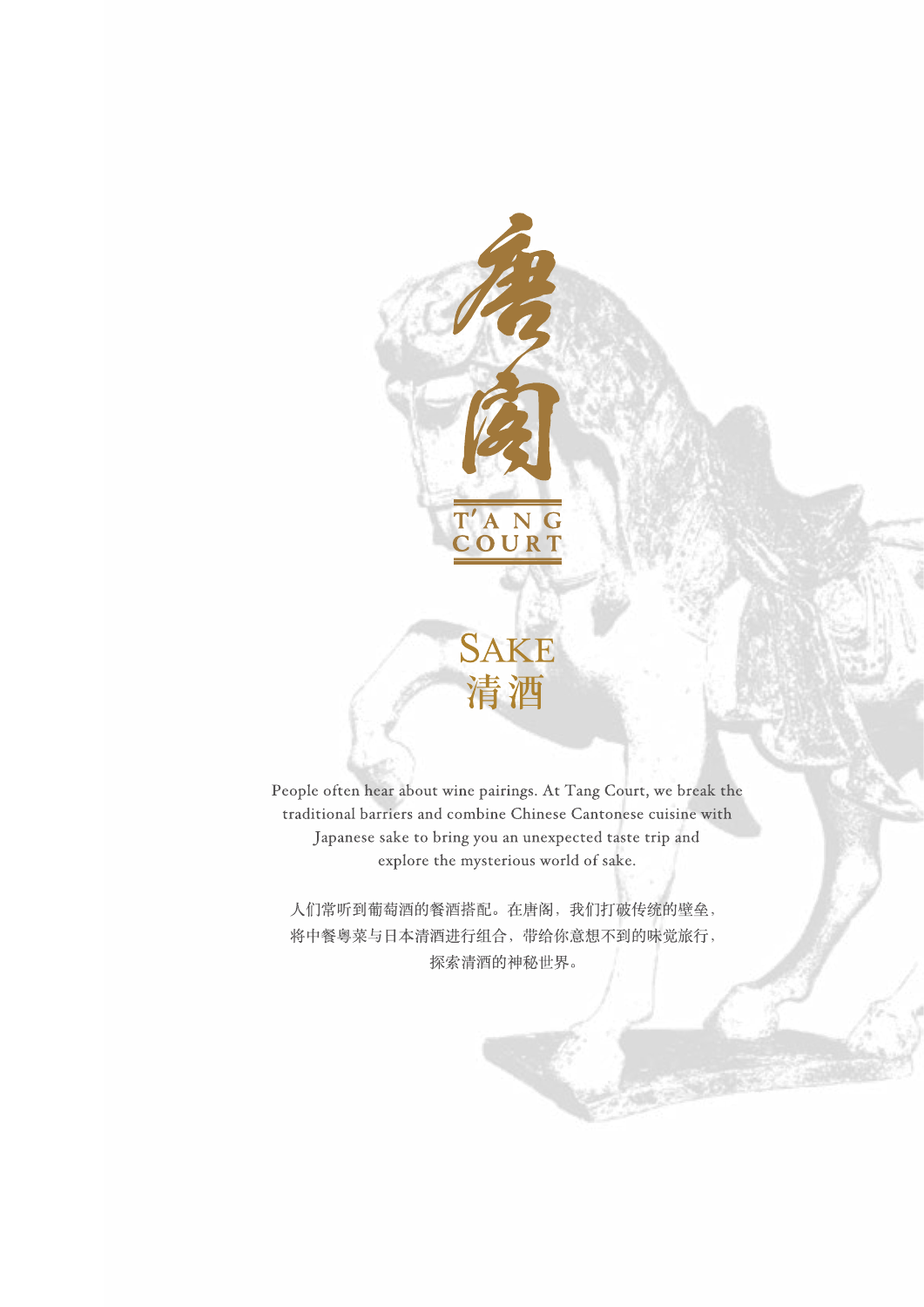### Glass(杯) Bottle(瓶)



#### Hakurou Karakuchi Tojo Yamada Nishiki Junmai Daiginjo (Appetizer) 白老 东条山田锦 纯米大吟酿 (前菜) 198

Using the rare and expensive top-grade Tojo Yamada Nishiki from Hyogo Prefecture. The sake was made under low-temperature, which enable it has a strong fragrance and delightful taste, it is suitable as the beginning of an unforgettable night.

使用稀少价高的顶级兵库县特 A 地区东条山田锦,长期低温发酵制作 的"纯米大吟酿"拥有浓烈的香味和淡雅的口感,作为一个难忘夜晚的开 始再合适不过。

## Karakuti Junmai Katurin (Seafood) 尊皇 鲜活之鳞 辛口 特别纯米 (海鲜)

Specially pure rice wine specially made to match seafood, brewed using Aichi Prefecture's unique rice: Mijosui. This sake is dry style which may not be a type that everyone loves, but you can find a different kind of sparkle when paired with dishes.

使用爱知县独特酒米若水酿造而成,是为搭配海鲜而特别定制的特别 纯米酒。辛口的风格也许不属于人见人爱的类型,但是与菜肴搭配起 来却有着别样的火花。

## Hinoshitamusou Kyoukaihachigoukoubo Kimotojyunmai (Meat) 日下無双 協会八号酵母 生酛純米 (海鲜)

The rare yeast No. 8 is applied. A sophisticated sweet aroma with matured style. You will taste sweet and rich in the front, with a clean and bitter end in the back. The higher sourness and rich taste can be a perfect couple with meat dishes or rich flavor dishes.

不多见的八号酵母仕入。熟成风格的复杂甜美香气,前段甜美浓郁, 后端利落且辛口的结尾。较高的酸味和浓醇的口感可以与肉料理或味 道浓郁的料理搭配。

1,580

600

78

98 780